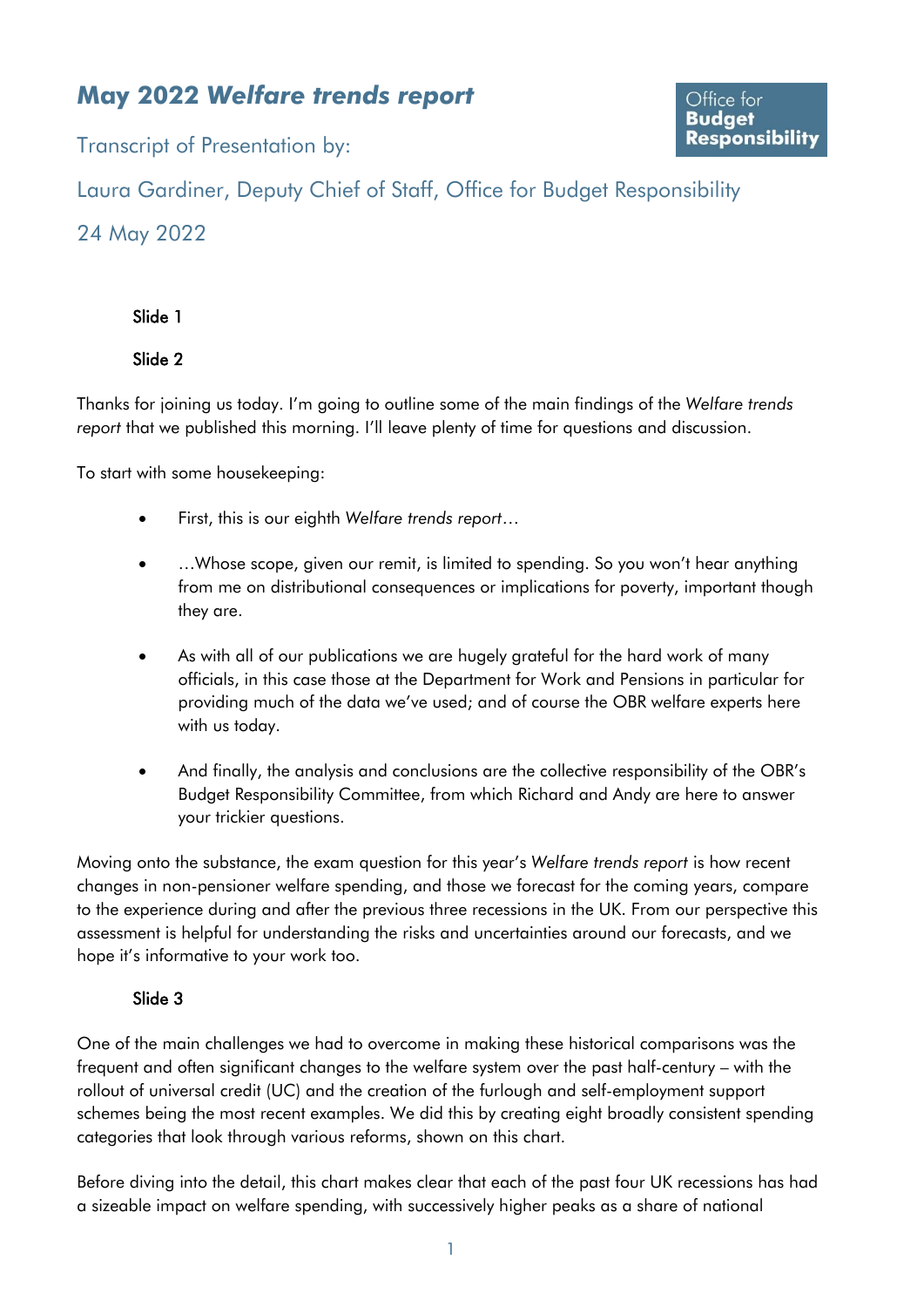income, but that the pandemic dwarfs these prior peaks thanks to the creation of new support mechanisms for short-time working by employees and the self-employed.

### Slide 4

Thinking through the things that drive these changes, we have policy choices, which I'll come onto, and also structural trends continuing in the background relating to things like demographics and the health of the population, which I'll say less about but are covered in the report. But more significant than either of these two is the size, speed and composition of the economic shock.

The pandemic stands out on all of these fronts. As this chart shows the fall in output was three-anda-half times larger than that in the financial crisis, while real GDP recovered its pre-recession peak very quickly given the size of this fall. And the fall in GDP was largely made up of lower average hours rather than falling employment or lower productivity.

These latter two factors are attributable to the unprecedented level of government support to protect viable jobs and businesses from a temporary shock that originated outside of the economy.

### Slide 5

It is that temporary support that marks the welfare spending response in the pandemic out from previous recessions. Spending rose by 90 per cent in real terms in one year when these schemes are included, five times the rise excluding them and far larger than any of the initial increases in previous recessions.

#### Slide 6

Relative to the size of the economic shock, these schemes also greatly reduced the initial impact of the pandemic on conventional welfare spending. Those changes are really very similar across these four recessions, ranging between 16 per cent and 25 per cent real rises, but they differ in their composition. We can see that the 17 per cent real-terms rise in 2020-21 was largely explained by unemployment and housing-related spending – the purple and orange bars on the right. That reflected new welfare spending commitments in the form of the £20-a-week rise in the standard allowance in UC and increases to local housing allowance; and the various easements to claims processes and conditionality that effectively increased eligibility for these categories of spending; plus a rise in fraud and error.

In view of time I'll draw out one key difference between the pandemic each of the preceding three recessions:

- Comparing Covid to the 1980s, the biggest difference is the much larger role played by unemployment benefits spending back then, reflecting an increase in the unemployment rate around four times greater.
- The 1990s saw a much larger rise in incapacity and parenthood benefits spending than the pandemic. This reflected rising inactivity in the labour market, and in particular changes to the operation of benefits over this period that drove flows onto incapacity benefit.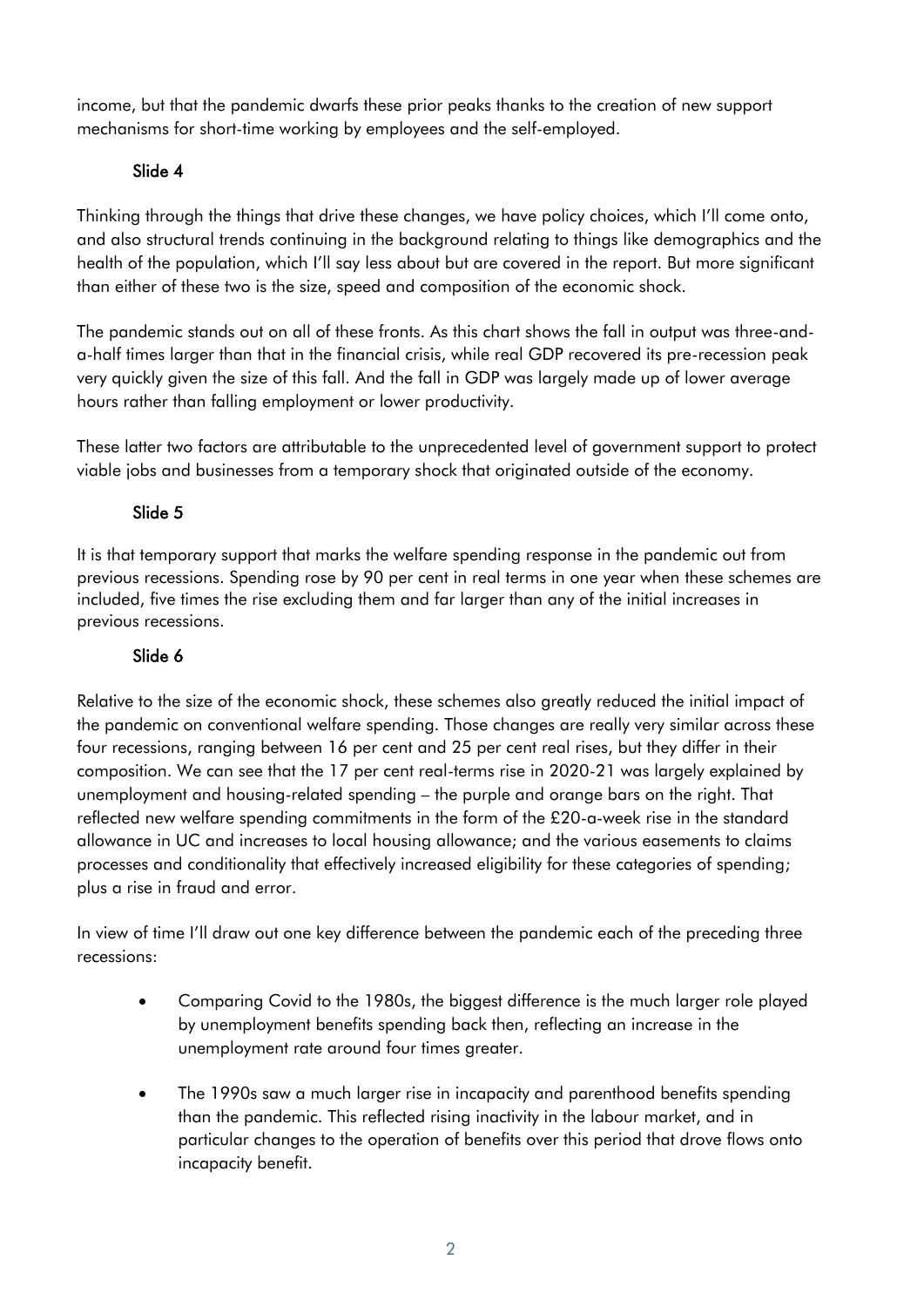• And the financial crisis saw much larger rises in child-related and particularly in-work spending. This reflects discretionary child tax credit increases in successive Budgets and the in-work benefit system's automatic stabiliser effect as real pay fell.

#### Slide 7

With the short-term role of policy and other factors as context, we then turn to medium-term changes on this chart, which are what matters most for fiscal sustainability.

The 0.3 per cent of GDP medium-term increase in welfare spending that we forecast would be less than one-third of the rise that followed the preceding three recessions. I'll say something about the main elements of this difference and the forecast judgements they rest on, starting with the 0.3 per cent of GDP fall in in-work spending between 2019-20 and 2024-25, which might come as a surprise given the recent increase in UC's work allowances and reduction in the taper rate. A sizeable minority of this reflects a classification issue related to the allocation of spending for couples in UC. Where one person is in work and the other is not, both are allocated to out-of-work conditionality groups. But on top of this we have factors like fiscal drag taking some people out of eligibility over our forecast as earnings rise faster than inflation-linked benefit thresholds, and the gradual roll-out of the two-child limit.

#### Slide 8

More striking still is the much smaller rise in unemployment benefits spending following the pandemic…

# Slide 9

…Which a simple decomposition shows is almost entirely explained by the impact of persistently higher unemployment on caseloads in the preceding three recessions. By contrast, our forecast now assumes no unemployment scarring at all, thanks in no small part to the furlough and selfemployment schemes. The very small rise after the pandemic is more than explained by a higher medium-term caseload relative to unemployment in the economy, which largely reflects the wider scope of the 'intensive work search' conditionality group within UC.

# Slide 10

As a result, the main driver of the medium-term increase in non-pensioner welfare spending following the pandemic is higher spending on incapacity and disability benefits. This is a much larger increase than following the early-1980s recession or the financial crisis, driven by a continuation of the structural rise in disability prevalence and our judgements in respect of the longterm impacts of Covid and the pandemic's indirect health implications. By contrast, the larger increase in the early 1990s reflected a growing share of (mainly older) working-age men moving onto incapacity benefits as the unemployment benefits regime was tightened relative to the incapacity one.

# Slide 11

Our remit requires us to highlight the risks around our forecasts, and this comparison of our welfare spending forecast to what happened in the wake of previous recessions points to some key areas of risk and uncertainty.